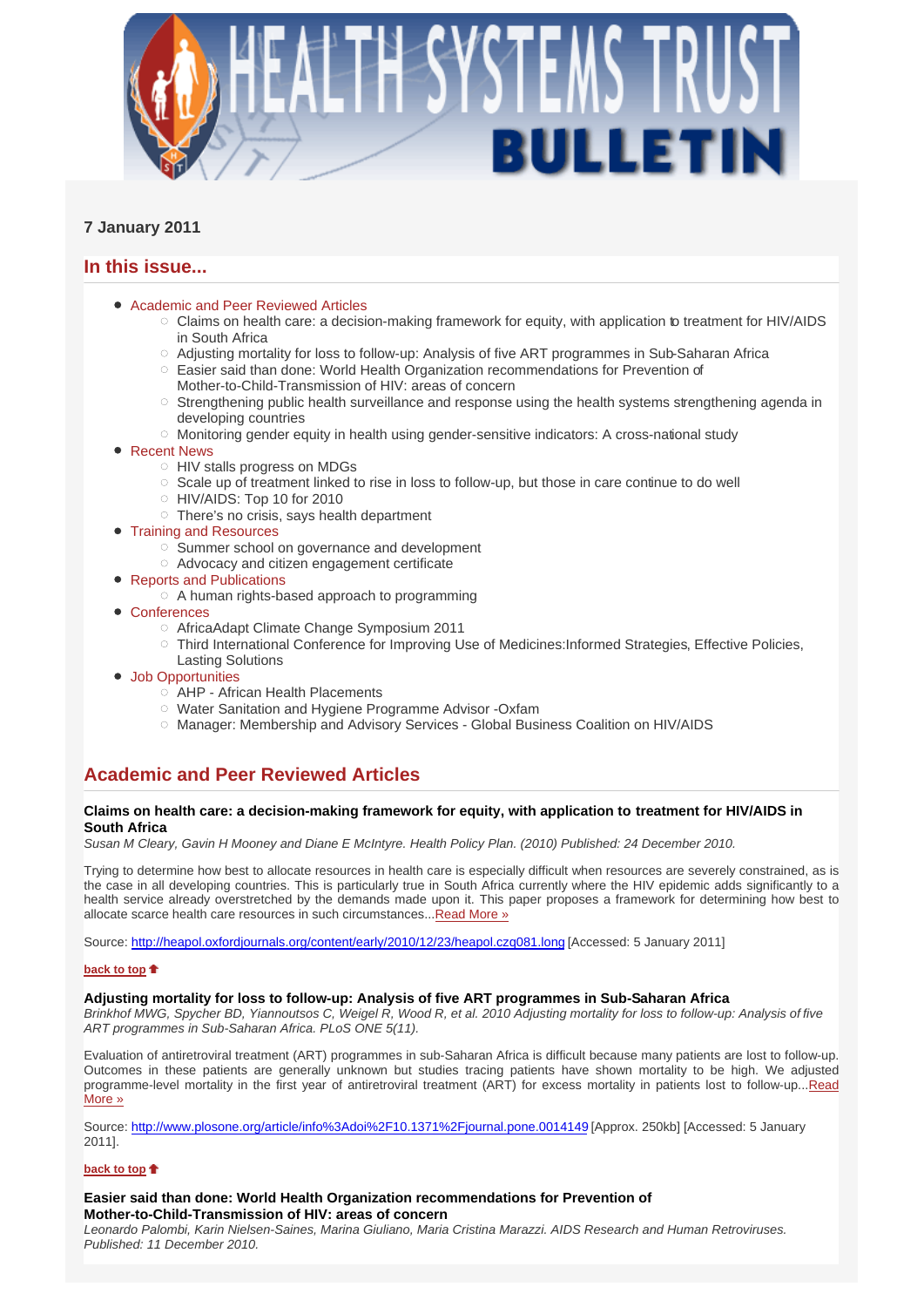The World Health Organization released recommendations on treatment, prevention, and infant feeding practices within the context of HIV infection based on the "latest scientific evidence" available. The "Rapid Advice" document anticipates the release of official HIV Prevention-of-Mother-to-Child Transmission guidelines. As investigators involved in public health programs providing HIV care in Sub-Saharan Africa, we are concerned about the ramifications of specific recommendations, often viewed as dogma by policy makers in this setting...Read More »

Source: http://www.liebertonline.com/doi/abs/10.1089/AID.2010.0296 [Accessed: 5 January 2011]

### **back to top**

## **Strengthening public health surveillance and response using the health systems strengthening agenda in developing countries**

*Peter Nsubuga1 email, Okey Nwanyanwu2, John N Nkengasong3, David Mukanga and Murray Trostle.BMC Public Health 2010, 10(Suppl 1):S5. Published: 3 December 2010.*

There is increased interest in strengthening health systems for developing countries. However, at present, there is common uncertainty about how to accomplish this task. Specifically, several nations are faced with an immense challenge of revamping an entire system. To accomplish this, it is essential to first identify the components of the system that require modification. The World Health Organization (WHO) has proposed health system building blocks, which are now widely recognized as essential components of health systems strengthening...Read More »

Source: http://www.biomedcentral.com/1471-2458/10/S1/S5 [Accessed: 6 January 2011]

#### **back to top**

### **Monitoring gender equity in health using gender-sensitive indicators: A cross-national study**

*Natalia Diaz-Granados, Kristen Blythe Pitzul, Linda M. Dorado, Feng Wang, Sarah McDermott, Marta B. Rondon, Jose Posada-Villa, Javier Saavedra, Yolanda Torres, Marie Des Meules, Donna E. Stewart. Journal of Women's Health. Published: 29 December 2010.*

As gender is known to be a major determinant of health, monitoring gender equity in health systems remains a vital public health priority. Focusing on a low-income (Peru), middle-income (Colombia), and high-income (Canada) country in the Americas, this study aimed to (1) identify and select gender-sensitive health indicators and (2) assess the feasibility of measuring and comparing gender-sensitive health indicators among countries... Read More »

Source: http://www.liebertonline.com/doi/abs/10.1089/jwh.2010.2057 [Accessed: 6 January 2011]

**back to top**

## **Recent News**

### **HIV stalls progress on MDGs**

*PlusNews. Published: 3 January 2011.*

The HIV/AIDS epidemic is severely hampering South Africa's ability to achieve several Millennium Development Goals (MDGs). Nearly 800 South Africans died every day from AIDS-related illnesses in 2009 and more than 1,110 became newly infected daily, according to the South African Health Review (SAHR) 2010, which reveals the immense challenges in achieving the eight goals set by the UN in 2000... Read More »

Source: http://www.plusnews.org/report.aspx?ReportID=91514 [Accessed: 5 January 2011]

### **back to top**

## **Scale up of treatment linked to rise in loss to follow-up, but those in care continue to do well**

*Carole Leach-Lemens. Aidsmap. Published: 5 January 2011.*

Low death rates and high rates of viral load suppression have been sustained throughout the seven years of scale-up in a community-based antiretroviral treatment service in a poor area of Cape Town, South Africa. However, the cumulative probabilities of loss to follow-up (LTFU) and virological failure increased over time suggesting a decreased capacity to support the long-term therapy needs of a growing caseload, according to Mweete D. Nglazi and colleagues in a prospective cohort study reported in the advance online edition of the Journal of Acquired Immune Deficiency Syndromes.... Read More »

Source:

http://www.aidsmap.com/Scale-up-of-treatment-linked-to-rise-in-loss-to-follow-up-but-those-in-care-continue-to-do-well/page/1600519/ [Accessed: 5 January 2011]

## **back to top**

#### **HIV/AIDS: Top 10 for 2010**

*PlusNews. Published: 29 December 2010.*

This has been an exciting year for the fight against HIV, with dramatic developments in biomedical HIV prevention and a record five million people receiving life-prolonging treatment. It has also been a year fraught with funding difficulties and the continued discrimination against people living with HIV/AIDS and other marginalized groups. Here are the picks from PlusNews coverage...Read More »

Source: http://www.plusnews.org/report.aspx?ReportID=91479 [Accessed: 5 January 2011]

### **back to top**  $\triangle$

#### **There's no crisis, says health department**

*IOL. Published: 3 January 2011.*

The Gauteng health department has approved the hiring of specialists to fill vacant posts in the province's hospital, an official said on Monday. "It is not true that the hospitals are starting the year in a crisis because of the moratorium on the filling of specialists' posts,"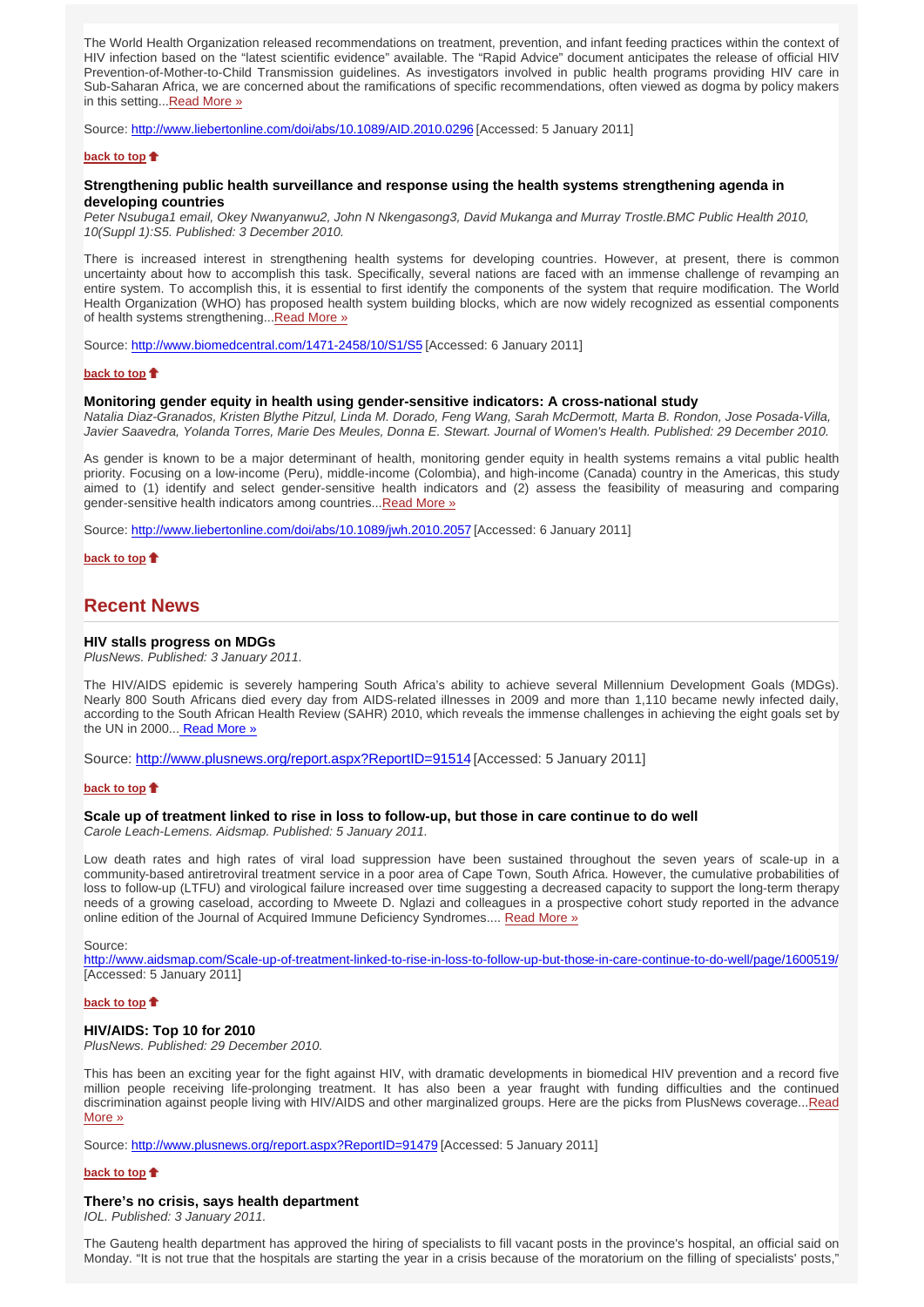departmental spokesperson Simon Zwane said in a statement...Read More »

Source: http://www.iol.co.za/news/south-africa/gauteng/there-s-no-crisis-says-health-department-1.1007491 [Accessed: 5 January 2011]

## **back to top**

## **Training and Resources**

#### **Summer school on governance and development.**

*4-8 April 2011. Mozambique.*

The Mo Ibrahim Foundation in association with SOAS and the Centre of African Studies-University of London is organising a Summer School in Mozambique in April 2011 on the topic of 'Governance and Development in Africa'. The residential school is for 25 participants who are policy makers, academics, researchers or civil society representatives from any African country who will gain, through this training, new ideas and knowledge on the broad issue of governance and development.

For more information: http://www.pambazuka.org/images/articles/509/applications.pdf(Approximately: 710 KB)

#### **back to top**

#### **Advocacy and citizen engagement certificate**

*May 30 - June 17, 2011 & October 24 – November 11, 2011. St. Francis Xavier University, Antigonish, Nova Scotia, Canada.*

This three-week certificate explores advocacy as a political act. It is designed to enhance the capacity of civil society to influence decision-makers and policy makers by building the constituency for change and mobilizing public opinion around issues of common concern. Applicants from developing countries are eligible for Coady Institute scholarships and bursaries that cover most of the cost of tuition, room and board.

For more information: http://www.coady.stfx.ca/education/certificates/advocacy/

#### **back to top**

## **Reports and Publications**

#### **A human rights-based approach to programming**

*UNFPA and Harvard School of Public Health. Published: December 2010.*

This Manual provides step-by-step guidance on how to apply a culturally sensitive, gender-responsive, human rights-based approach to programming in each of UNFPA's three core areas of work: population and development, reproductive health, and gender. It also covers how to apply such an approach in the context of a humanitarian emergency. This pdf includes a facilitator manual...Click Here for Full Report »

Source: https://www.unfpa.org/public/site/global/pid/4919 [Accessed: 5 January 2011]

**back to top**

## **Conferences**

## **AfricaAdapt Climate Change Symposium 2011**

*Venue: 9-11 March 2011. Addis Ababa, Ethiopia. URL: http://www.africa-adapt.net/AA/ProjectOverview.aspx?PID=NxDcOtqzgiA%3d*

This three-day bilingual (French/English) symposium is a landmark event focusing on evolving approaches, tools, methods and philosophies addressing the links between increasing climate change and variability in Africa and sustainable development. It will feature keynote speakers from across the continent, and also provide a space for creative new exchanges and collaboration between African research, media, policy, and community practitioners. This is an opportunity to share your knowledge and experience of this important subject and work with others to help make a difference.

#### **back to top**

### **Third International Conference for Improving Use of Medicines:Informed Strategies, Effective Policies, Lasting Solutions**

*Venue: 10 -14 April 2011, Alexandria, Egypt URL: http://www.inrud.org/ICIUM/ICIUM-2011.cfm*

In April 2011, members of the international community will assemble in Alexandria, Egypt for ICIUM 2011: Third International Conference for Improving Use of Medicines. Many working in the pharmaceutical field will remember the landmark ICIUM 1997 and ICIUM 2004 conferences, which summarized the evolving state-of-the-art policies and interventions to improve use of medicines. The conference will again be highly interactive and designed to produce actionable results. Its focus will remain on presenting and summarizing knowledge about ways to improve medicines use and health, especially for vulnerable populations. Participants will help to shape evidence based policy recommendations and a future research agenda on these topics. The sequence of half-day sessions will be organized around different levels of the health care system.

**back to top**

## **Job Opportunities**

## **AHP - African Health Placements**

AHP is a not-for-profit project that aims to support the recruitment and retention of healthcare workers in South Africa. AHP is focused